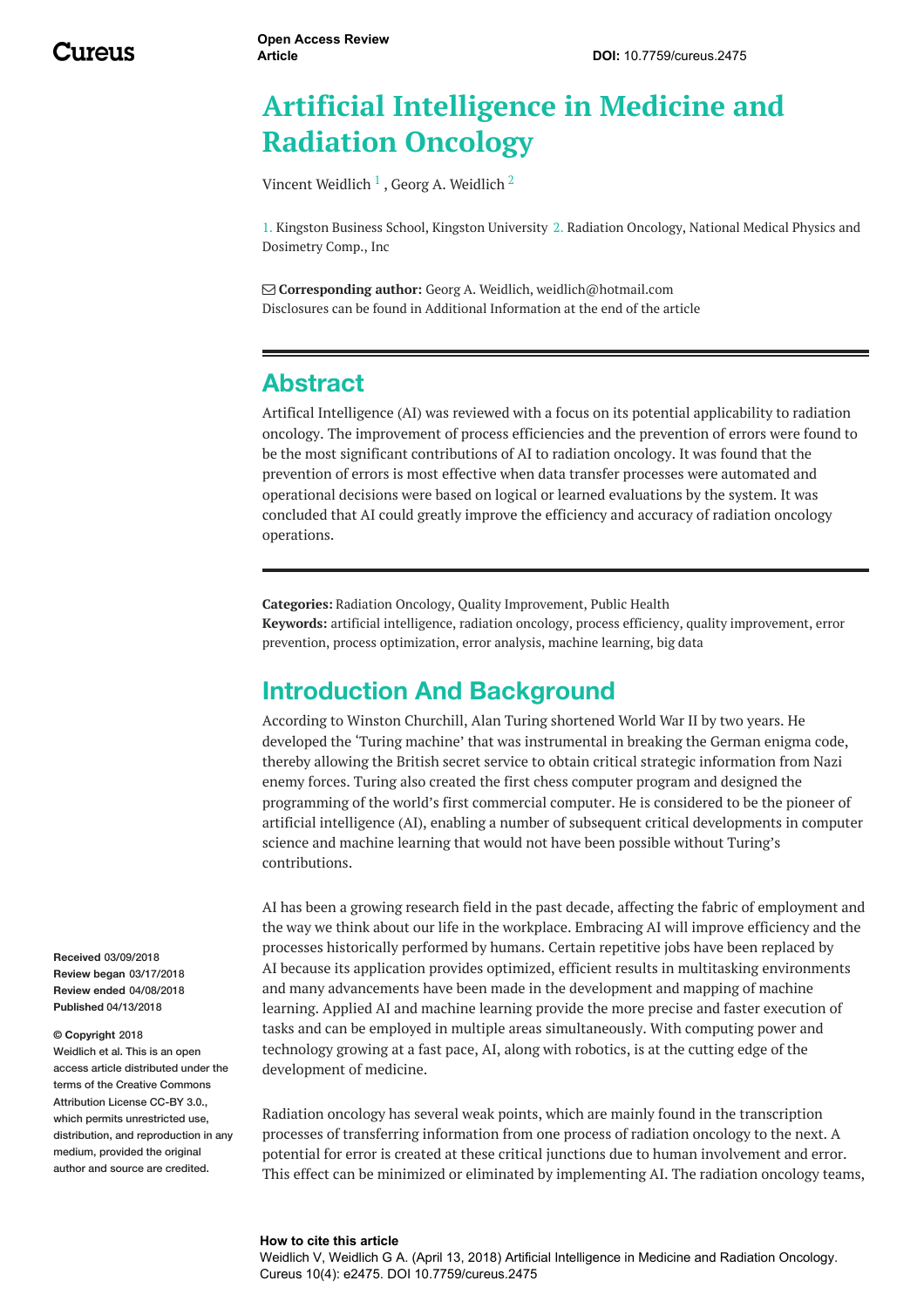such as radiation oncologists, physicists, dosimetrists, and therapists, have developed methods and models that can be internalized and improved upon by A.I. This will be accomplished by using methods and algorithms, applying specific rules, and incrementally improving rules and processes.

### **Review**

AI, as well as robotics, has been progressing for the past 40 years in areas ranging from automation in manufacturing, where the speed and efficiency of assembly lines were greatly improved, to data processing facilities, and many other commercial organizations. This led to robotics advancements, which, however, has largely bypassed the medical industry, with the exception of certain robotic devices, such as the CyberKnife (Accuray, Sunnyvale, California, USA) [1], ocular microsurgery devices, and the da Vinci robotic microsurgery [2].

Many organizations started to implement AI and have replaced low to mid-level skilled employees with automated processes based on machine learning. In the hospital environment, AI will provide improvements in the areas of general operations, such as patient admissions and inpatient management, where operational efficiencies will be optimized. Furthermore, physician and surgery schedules will be managed by AI, avoiding unnecessary downtime and considering all logical requirements and boundary conditions that exist in similar, complex operations.

For intensive care units, patient monitoring devices, diagnoses, surgery equipment utilization, predictive precautions, as well as vital patient information, trends will be identified and predictive algorithms developed, which, in turn, will be used to avoid future undesired clinical outcomes or staff shortages. AI will assist in patient intake, triage efforts, determining appropriate medication and dosage for patients, notifying care personnel, and keeping logs, based on patient symptoms and vital signs.

Emergency rooms, with large amounts of patients visiting every day, will be made much more efficient by the use of AI. For example, a system that records vital signs and poses patient queries, being connected to the hospital server, can decrease waiting time and help triage more serious emergencies to be treated earlier. In a report by Yousefi et al. [3], AI made a significant impact by changing the number and assignments of doctors and nurses to minimize the length of a patient's hospital stay. This was in part accomplished by changing the number and workshift length of the care personnel. The impact of nurses, doctors (Figure *[1](#page-2-0)*), and receptionists (Figure *[2](#page-2-1)*) are shown below. It was concluded that the length of the hospital stay was shortened by increasing staff levels but beyond a certain increase, no further benefit was achieved. The length of a patient's stay was decreased by the implementation of a computer algorithm in baseline resource planning, as shown in Figure *[3](#page-3-0)*. Only after reaching 20 hours of operations was the patient's length of stay not significantly decreased by the optimization algorithm in an inpatient facility. Translated to an outpatient radiation oncology operation, with shorter patient visits and the need for optimized patient flow, it is anticipated that the positive impact of such an algorithm will be most effective for the rapid sequence of patient check-in, queuing, and setups for treatment, imaging, and treating.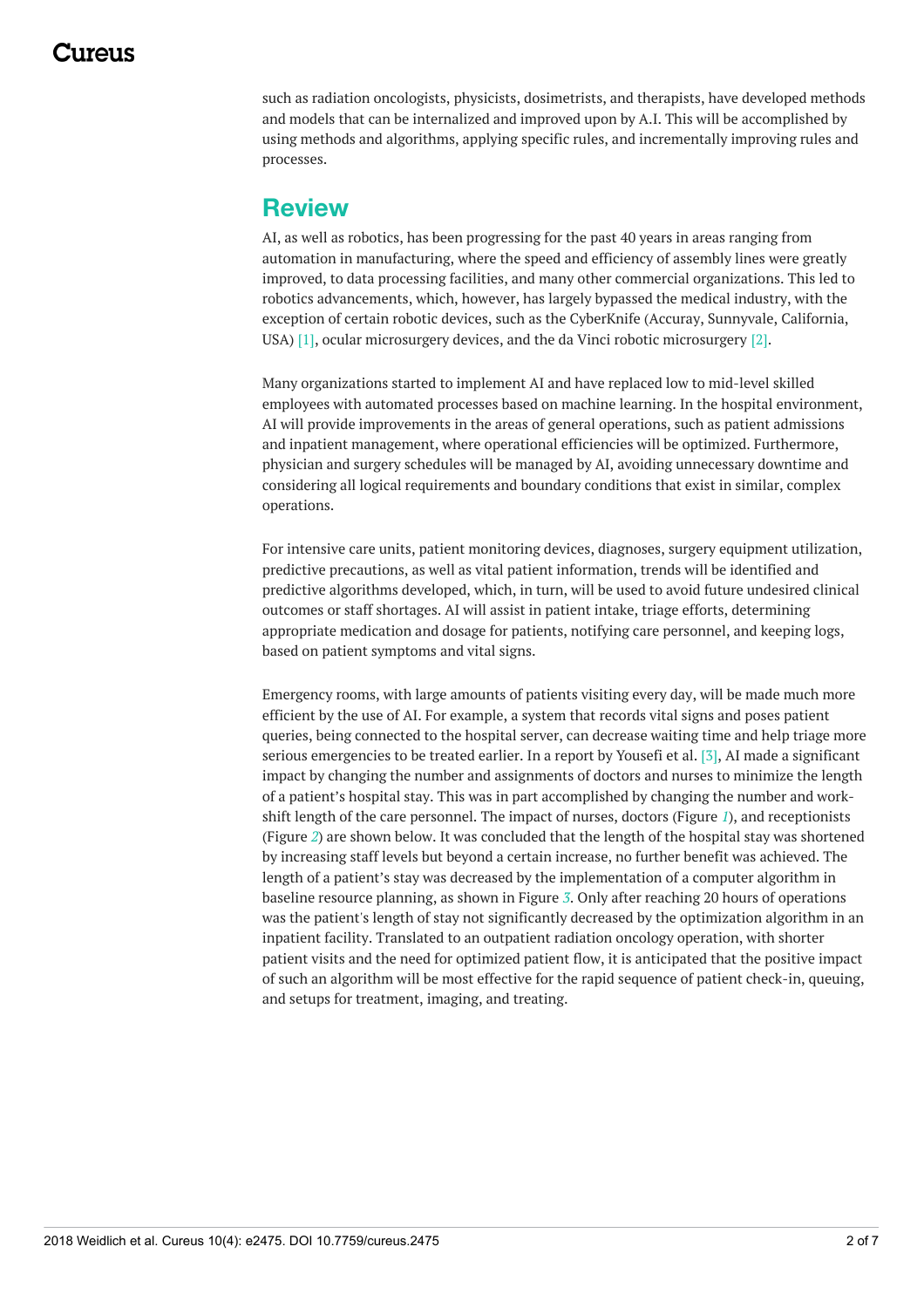## Cureus

<span id="page-2-0"></span>

**FIGURE 1: Change in the number of doctors and nurses impacting the length of a patient's hospital stay in minutes**

<span id="page-2-1"></span>

**FIGURE 2: Change in the number of triage nurses impacting the average length of a patient's hospital stay in minutes**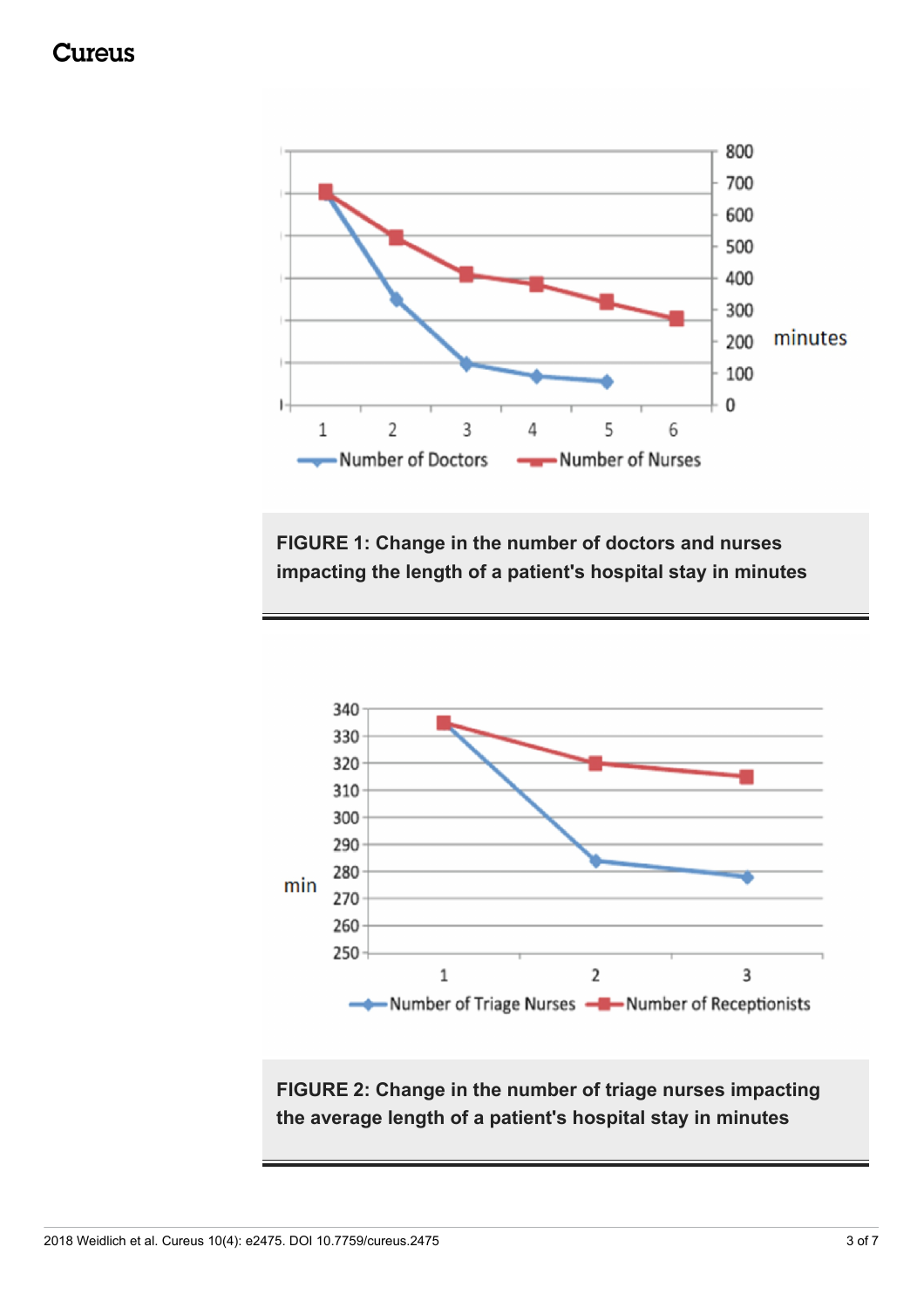## 117A11C

<span id="page-3-0"></span>

### **FIGURE 3: Comparison of length of hospital stay in minutes in baseline resource planning and genetic algorithm results**

When examining a patient, AI will assist doctors in making a faster and more precise diagnosis. AI can run in ghost mode to analyze and keep records and scores of successful predictions. A view of this record will show empirical and statistical evidence without having to reveal the structure or program of the AI. Patients and users might have unrealistic expectations of any newly installed AI, but this can be avoided by informing and briefing. Liability will be placed on the utilizing institution, which can use legal action on the manufacturer, if necessary.

In recent years, the application of machine learning to cancer disease modeling has become a fast-growing trend in research due to the ability of AI to decipher complex datasets for both disease recurrence and patient survival [4]. A study by Francis et al. [5], analyzing post-op data from colorectal cancer surgery patients with a neural network, yielded results compliant with standard regression methods and identified definitive reasons for readmission within the first 30 days after surgery.

A recent study by Chen et al. [6] used the random forest, radial basis function, and neural network algorithms as base learners and AdaBoostM1, Real AdaBoost, and MultiBoostAB as ensemble techniques to address the problem of the low efficiency and slow speed of optimizations. Cancer survivability prediction models based three variants of the AdaBoost algorithm to extend the application range of ensemble methods. The concurrent use of thermography and artificial neural networks (ANN) for the diagnosis of breast cancer was used in a study by Ng et al. [7]. An intelligent breast thermography-neural network will be able to give an accurate diagnosis of breast cancer and can make a positive impact on breast disease detection.

In an interdisciplinary study of medical injury and malpractice litigation by Brennan et al. [8], adverse events were observed in over 3.7% of hospitalized patients with high confidence and over one-quarter of the adverse events were found to be caused by negligence; 2.6% caused permanently disabling injuries and 13.6% of those led to death. Severe injuries increased in probability due to negligence. Of the 2,671,863 patients discharged from New York hospitals in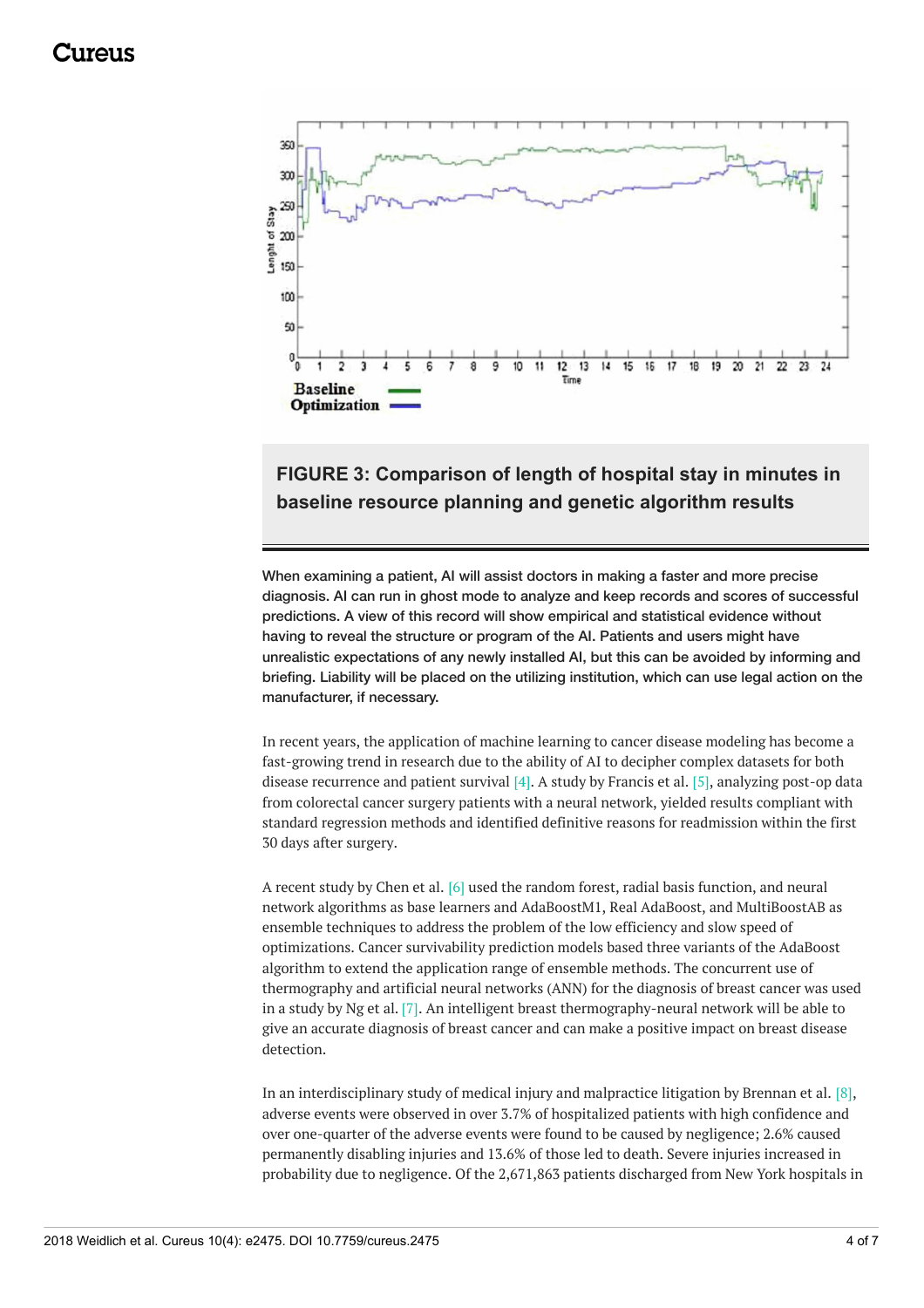## 1174116

one calendar year, 98,609 were adverse events and 27,179 were adverse events involving negligence. Building on these findings, AI will be used to identify probabilities for such events, design counter-active measures, and improve the measures according to the learned experiences.

Precision medicine relies on an increasing amount of heterogeneous data. Advancements in radiation oncology, through the use of computed tomography (CT) scan, dosimetry, and imaging performed before the delivery of each treatment fraction, have generated a considerable flow of data that needs to be integrated [9]. At the same time, electronic health records now provide phenotypic profiles of large cohorts of patients that could be correlated to this information. The potential uses of machine learning methods, such as support vector machines, artificial neural networks, and deep learning, are to be considered.

AI will ensure the accurate transfer of information from hospital servers to the treatment planning system, the record-and-verify system, and the treatment delivery system. Physicists and treatment planning teams will assist in providing rules and methods for the program, as well as alternative ways to improve its accuracy. Computers can treat more precisely. Many clinical incidents occur in radiation treatment due to human error and equipment failures [10]. A systematic approach to collecting and processing incidents' data is required to manage patient risks. Past successful approaches have included the creation of committed customer focus groups, possibly entering into a non-disclosure agreement, in which errors and misadministrations can be freely shared, yet remain protected from public scrutiny, and group corrective actions and monitoring processes can be put into place. This effort is expected to significantly accelerate the user community learning from adverse events and overcome the potential for error. This effort is not recognized by existing billing codes, but it is suggested here that fiscal recognition by the legislature of a global system clinical quality assurance effort should be pursued.

The Patient Safety and Quality Improvement Act of 2005 established essential legal protections in the United States to allow for the collection and analysis of medical incidents nationwide [11]. The American Society for Radiation Oncology and the American Association of Physicists in Medicine established the radiation oncology incident learning system (RO-ILS). Presently, RO-ILS is actively collecting, analyzing, and reporting patient safety events. Learned experiences from the collected data are used to design systems not only optimized for efficiency but also for error minimization and elimination.

Error resolutions will be uploaded to the server so that all connected AI radiation therapy programs will be updated to avoid potential future errors. By optimizing processes, efficiencies, treatment consistency, and possible after-care issues will improve as well. Radiation therapy devices already have self-calibrating mechanisms, and AI can interface with these mechanisms, to provide consistent operation and treatment delivery. In addition, biases in any areas of operation will be eliminated. By using the Bayesian inference, Monte Carlo methods [12], Markov chain, and Markov chain Monte Carlo (MCMC) algorithms, as well as deep learning, data mining, predictive analytics, and genomics in health care, the accuracy and outcome of diagnosis, prognosis, and treatment of patients will be greatly improved.

The American Association of Physicists in Medicine assembled a panel of experts and tasked them with developing consensus recommendations in five key areas: definitions, process maps, severity scales, causality taxonomy, and data elements [13]. Recommendations were made for these areas, which include a 10-level medical severity scale designed to reflect the observed or estimated harm to a patient, a radiation oncology-specific root causes table to facilitate and regularize root-cause analyses, and recommendations for data elements and structures to aid in the development of electronic databases. The automation of this process will lead to a self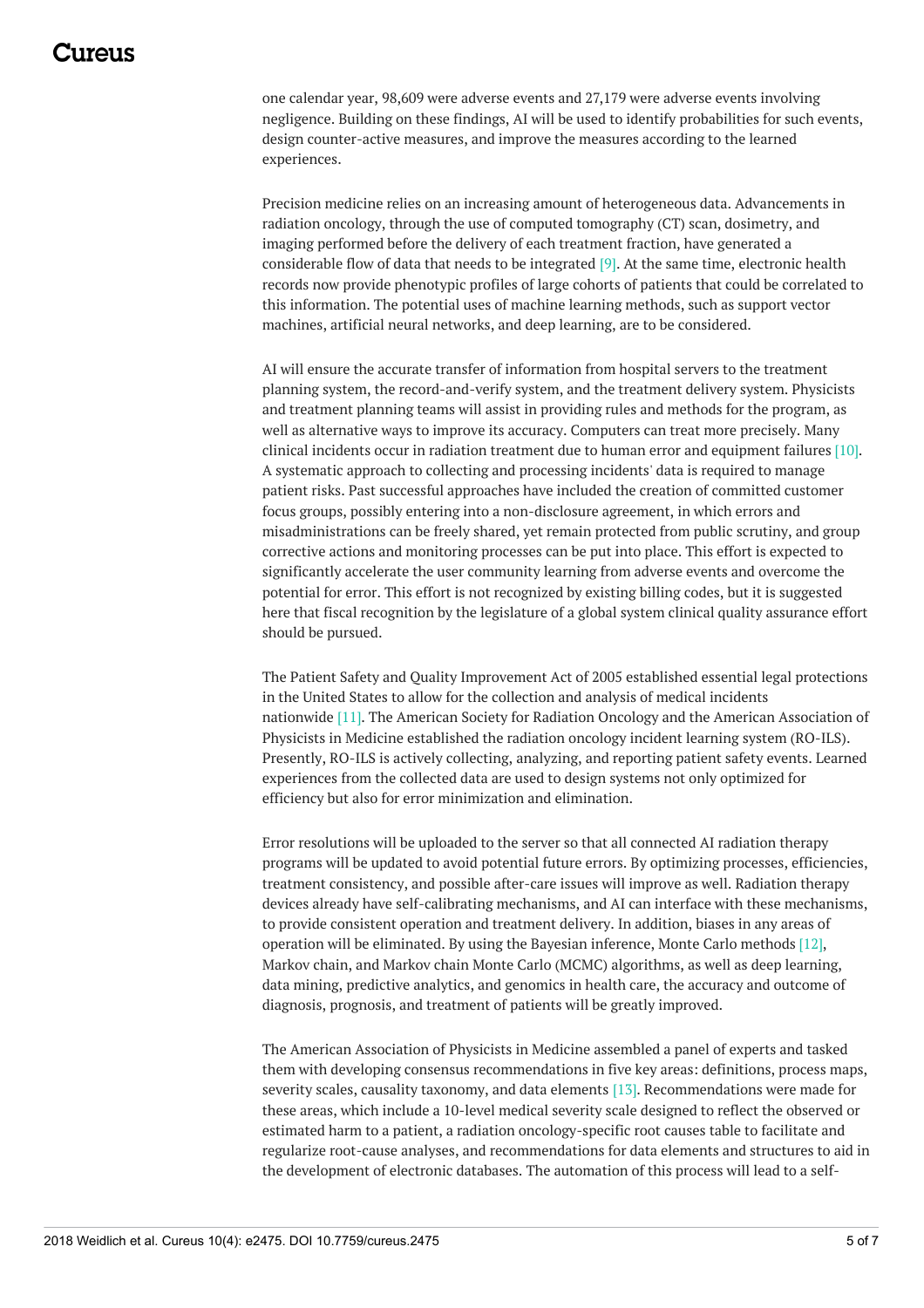adjusting process of learning from the documented mistakes that will minimize future errors, misadministration, and sentinel events.

AI will learn optimized processes to improve treatment planning and post-treatment evaluation. It will build on these processes to further improve efficiency and minimize errors. Treatment planning can be improved by allowing the optimization of processes and dosimetric results during the planning process. AI will verify transcriptions at all critical junctions of the radiation oncology process, such as prescription-to-plan, plan-to-record-and-verify, and to the treatment unit.

## **Conclusions**

Applied AI and machine learning provide more precise and faster executions of tasks and can be employed in multiple areas simultaneously. With computing power and technology growing at a fast pace, AI, along with robotics, is at the cutting edge of the development of medicine. AI will learn optimized processes to improve treatment planning and post-treatment evaluation. It will build on these processes to further improve efficiency and minimize errors. AI will also improve treatment efficiency, reduce transcription errors, steepen the learning curve for new programs, automate the radiation therapy process by the generation of templates, identify problematic trends, correct for potential errors, monitor corrections, and standardize the process in optimized ways. In addition, AI can be used to verify treatment plans and treatment delivery by comparing them to previous and programmed templates. We are planning to work with several hospitals, implementing AI to improve efficiency and accuracy in radiation oncology. AI will govern plan generation and treatment delivery, as well as verification of treatment. In addition, AI will replace repetitive tasks in dosimetry, allowing the team members to focus on creativity and innovation. It can be concluded that the prevention of errors is most effective when data transfer processes were automated and that AI can greatly improve the efficiency and accuracy of radiation oncology operations. The authors recognize the slow and ineffective past efforts to implement AI in medicine and radiation oncology, which was mainly caused by an institution's prospect of potential legal exposure based on the discoverable self-documentation of errors and misadministrations. To allow AI to gain traction in improving and optimizing radiation oncology processes, it is recognized that legislature will need to be put in place that will allow the legal protection of institutions that are committed to the rigorous process of error recording and documenting institutional efforts to minimize misadministrations. Such a minimization of a hospital's liability is expected to set the stage for a systematic AI-supported approach to error prevention and process automation. Future research will include virtual reality applications to provide a more relevant perspective for the end user, by allowing the visualization of a treatment plan from a patient's internal vantage point.

## **Additional Information**

#### **Disclosures**

**Conflicts of interest:** In compliance with the ICMJE uniform disclosure form, all authors declare the following: **Payment/services info:** All authors have declared that no financial support was received from any organization for the submitted work. **Financial relationships:** All authors have declared that they have no financial relationships at present or within the previous three years with any organizations that might have an interest in the submitted work. **Other relationships:** All authors have declared that there are no other relationships or activities that could appear to have influenced the submitted work.

#### **Acknowledgements**

The primary author would like to acknowledge the constant moral support of his mother,